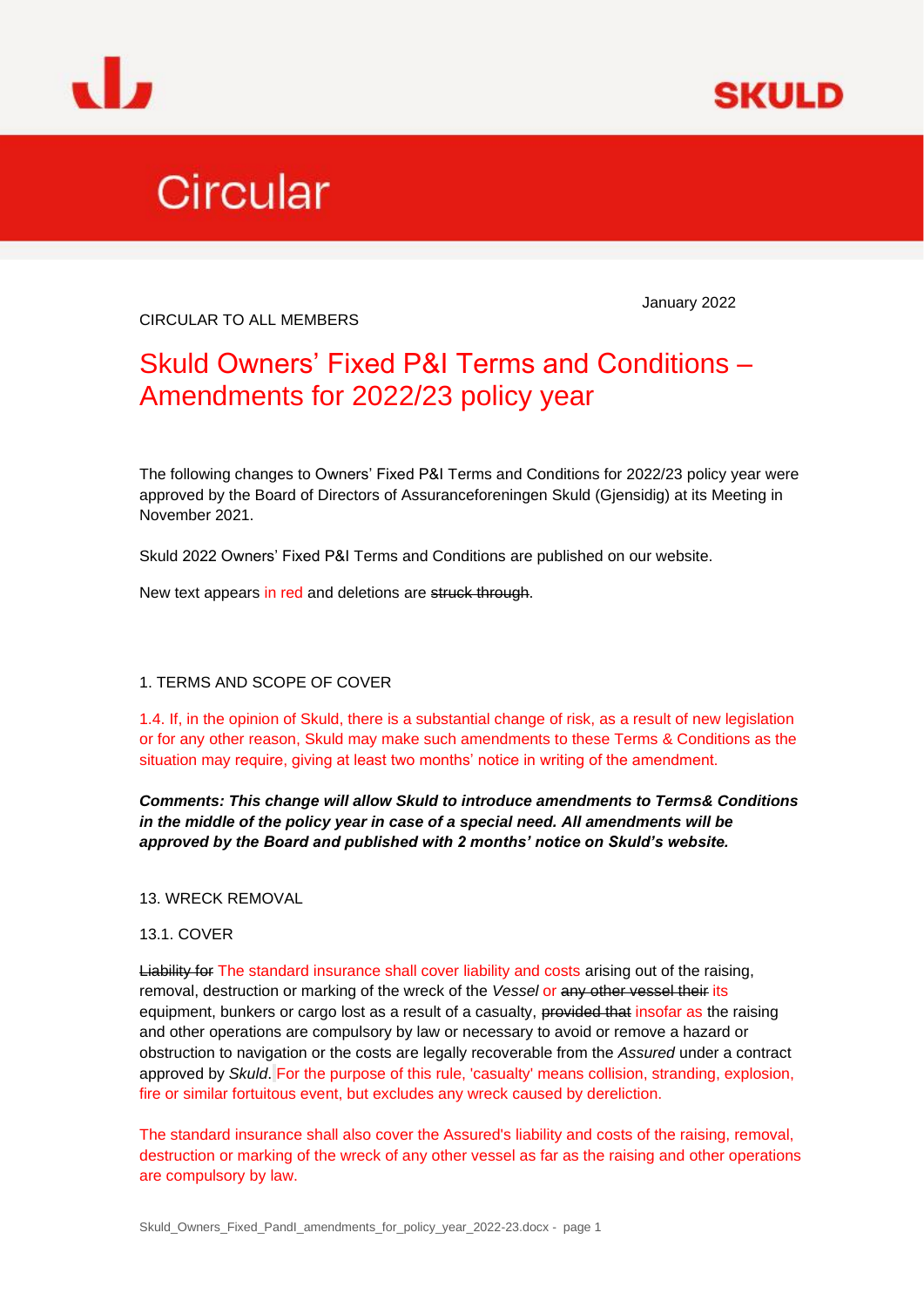

#### 13.2 Exceptions

However the standard insurance shall not cover liability, costs, or expenses 13.2.1 which are covered under the Vessel's hull policies, or

13.2.2 where the Assured transfers his interest in the wreck or other property saved otherwise than by abandonment, or

13.2.3 arising out of removal of cargo carried on a semi-submersible heavy-lift vessel or any other vessel designed exclusively for the carriage of heavy-lift cargo, unless the cargo is carried under a contract which has been approved by Skuld.

#### 13.3 Miscellaneous

The realised value of the wreck and other property saved shall be credited to Skuld.

*Comments: This change aligns wreck removal terms with that in our Rules.*

# FINES:

# **17.1 Cover**

The standard insurance shall cover the *Assured's* liability for fines or other penalties imposed or for which the Assured is under a legal obligation to reimburse a crew member, in respect of,

#### 17.1.1 for breach of any immigration law or regulation,

17.1.2 for short delivery or over-delivery of cargo, or failure to comply with regulations concerning the declaration of goods on board, or documentation of cargo, provided the *Assured* is covered for cargo liability under Clause 4 (other than fines or penalties arising from the smuggling of goods or cargo or any attempt thereat) and the fine does not arise out of any of the matters referred to in Clause 4.2 (Cargo Exceptions),

17.1.3 in respect of the accidental escape or discharge of oil or other polluting substance or threat thereof, provided the *Assured* is insured for pollution liability under Clause 12.

17.1.4. smuggling or any infringement of any customs law or customs regulation other than in relation to cargo carried on the Vessel, and

17.1.5 an act or omission by any member of the crew acting pursuant to their obligations to the Assured under their contract of employment.

# **17.2 Exception**

However the standard insurance shall not cover fines arising out of any of the matters referred to in Clause 4.2 (cargo liability exceptions).

#### **17.3 Discretionary cover**

*Skuld* may cover, in its absolute discretion, in whole or in part, the Assured's liability for fines

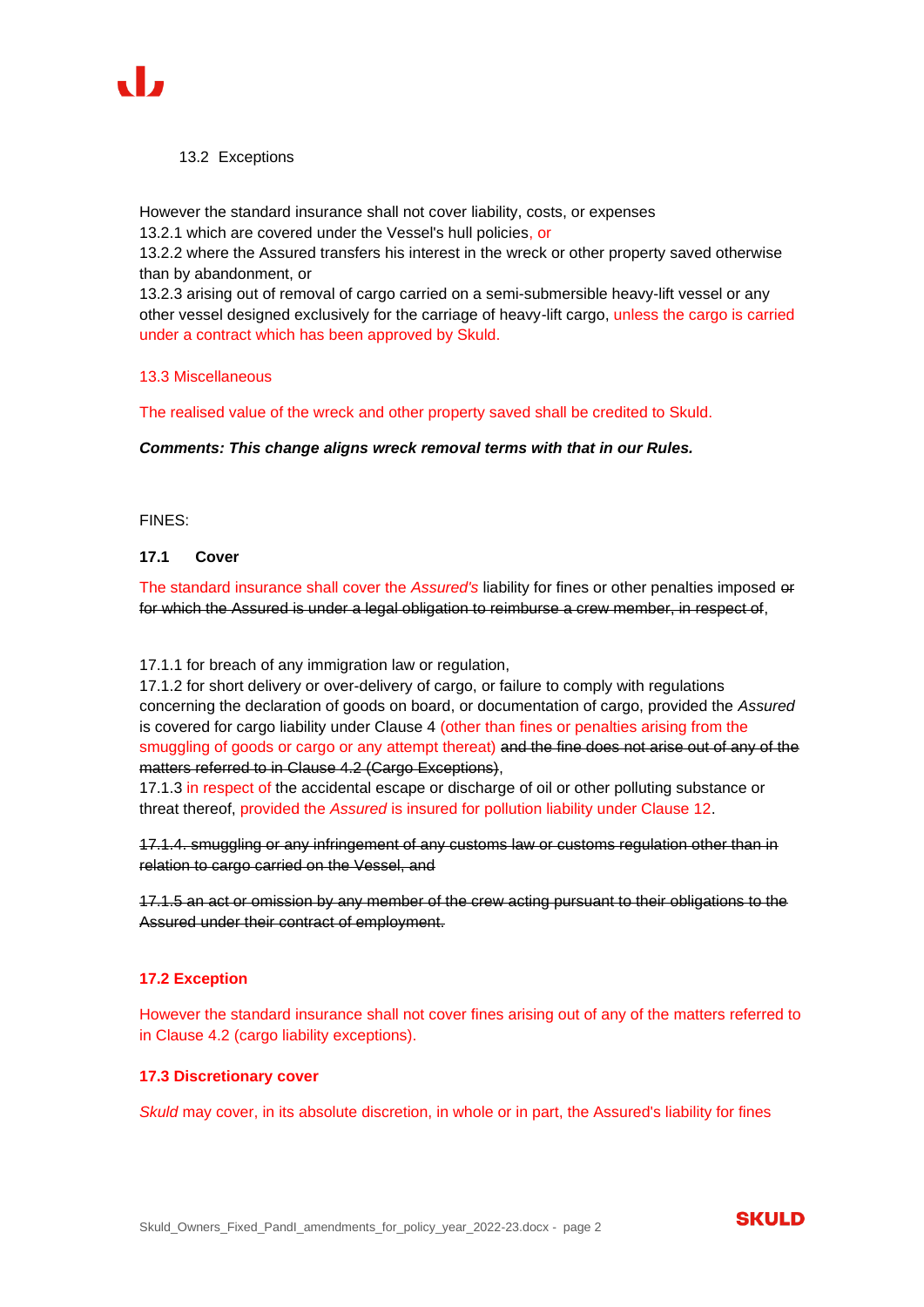

17.3.1 other than those set out in Clause 17.1, provided that *Skuld* is satisfied that the Assured took all reasonable steps to prevent the infringement of the law or regulation giving rise to the fine, or

17.3.2 imposed on a crew member or any other party in respect of the entered vessel a) provided that the Assured is under a legal obligation to reimburse the crew member or other party, or

b) to the extent that *Skuld* determines that it was reasonable for the Assured to reimburse the crew member or other party.

*Comments: This change aligns the wording of Fines clause with that in our Rules.*

# **24.1. DISCLOSURE AND ALTERATION OF RISK**

The *Assured* shall;

24.1.1. make full and correct disclosure to *Skuld* of all circumstances which the *Assured* knows or should know and which would influence *Skuld* in deciding whether and on what terms to provide cover, and

24.1.2. make full, correct and prompt disclosure to *Skuld* of every change in circumstance which the *Assured* knows or should know and which alter the risks covered by *Skuld*, failing which the *Assured* shall not be entitled to any recovery from *Skuld* in respect of any Event occurring after the time of the failure to comply with this Clause, and

24.1.3 the *Assured* shall inform *Skuld* of the lay-up of an entered vessel without undue delay, but not more than a maximum of 14 days from the first day of lay-up.

*Comments: This change introduces a requirement to advise Skuld of the lay-up.*

# **24.4. CLASSIFICATION AND CERTIFICATION**

The Assured shall

**24.4.1.** ensure that the *Vessel* remains fully classed with a classification society which is a member of the International Association of Classification Societies or approved by *Skuld*, and

#### **24.5. SURVEY AND AUDIT**

**24.5.1.** *Skuld* may at any time, for its sole benefit, conduct a survey of the condition, or operation of the *Vessel* or an audit of the *Assured'*s management systems.

24.5.2 If *Vessel* has been laid-up for a period of six months or more, whether entered with *Skuld*  for the whole period or part of the lay-up the *Assured* shall give *Skuld* not less than fourteen days notice prior to the end of the lay-up period in order to allow *Skuld* at their absolute discretion to survey the *Vessel*.

24.5.3 When complying with 24.5.1 or 24.5.2 the *Assured* shall a) provide such facilities as may be required for such a survey, and b) comply with any recommendations made by *Skuld* following the survey

**24.5.42.** If the survey or audit demonstrates that the condition or operation of the *Vessel*, or the *Assured*'s management systems, are not satisfactory, the *Assured* shall indemnify *Skuld* against

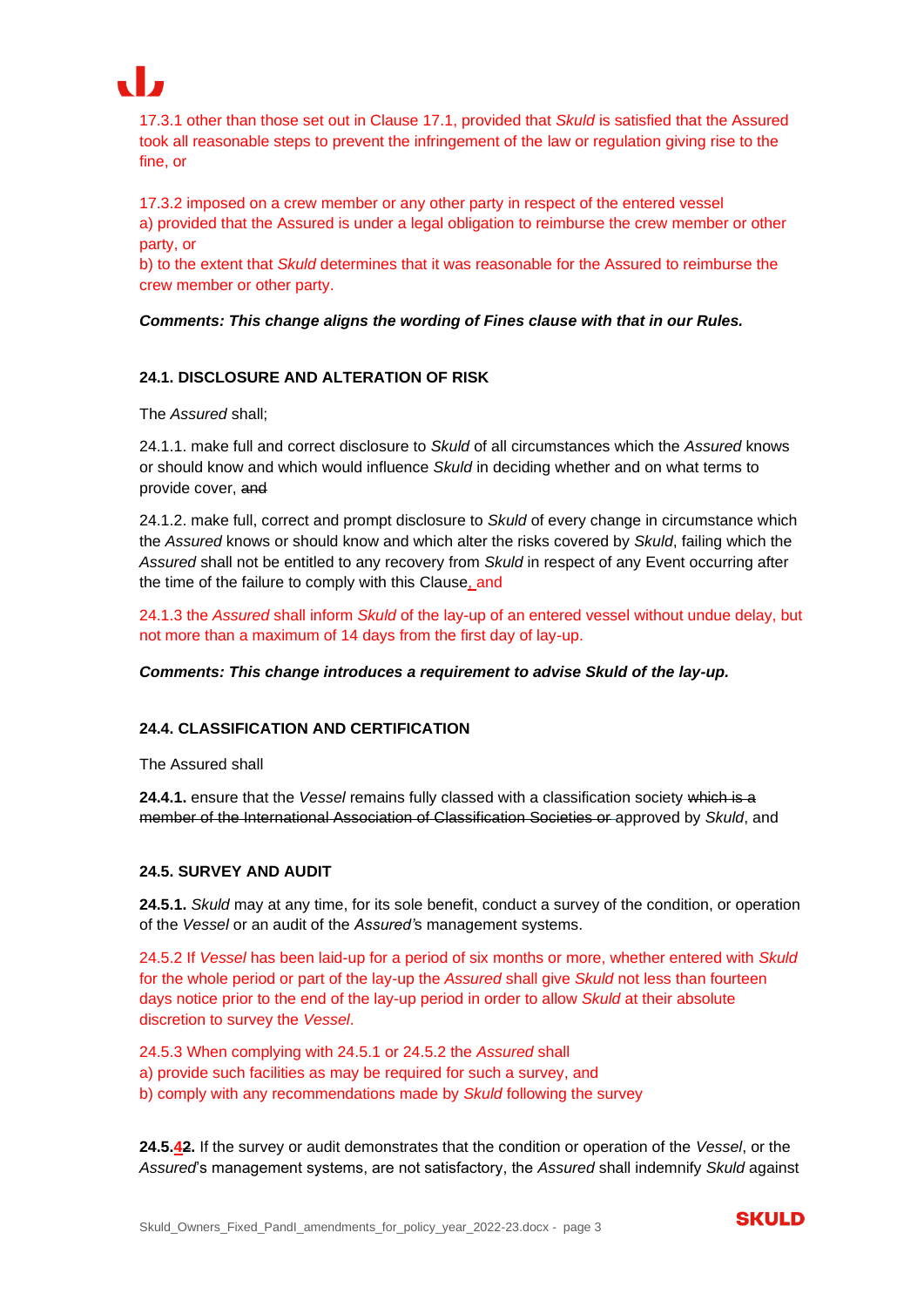

the cost of the survey or audit, and *Skuld* shall be entitled to restrict cover until the condition or operation of the *Vessel*, and the *Assured's* management systems, are satisfactory.

24.5.5 Where *Vessel* is subject to a survey, the insurance shall not cover liability, costs, or expenses in respect of any event occurring prior to the survey, except insofar as the *Assured* can prove that liability, loss, expense, or costs would have been incurred in any event and that it would have been covered by *Skuld* had such a survey taken place.

*Comments: These changes align the wording of Survey and Audit clause with that in our Rules.*

#### 24.6. OBLIGATIONS

#### The Assured shall,

24.6.3. upon the occurrence of any Event, take all reasonable steps to avert or minimise any liabilities, losses, expenses and costs which may be covered by Skuld,

24.6.4 provide Skuld as soon as possible with all available information and documentation relating to any claim or to any event which might give rise to a claim,

24.6.54. preserve any right of recourse against third parties,

24.6.65. reimburse Skuld for any claims paid under certificates issued under Regulation 2.5., Standard A2.5.2. of the Maritime Labour Convention 2006 (as amended),

24.6.76. refrain from admitting liability, waiving rights, settling any claim or appointing any lawyers or arbitrators without the prior approval of Skuld,

24.6.87. allow Skuld to handle or take over the handling of any claim or legal or other proceedings in respect of any liability, loss, cost or expense for which the Assured is or may be wholly or partly covered under this insurance and to conduct such proceedings in the name of the Assured and authorise Skuld to appoint lawyers, experts, arbitrators, surveyors and other parties on behalf of the Assured,

24.6.98. notify Skuld promptly of any incident which may give rise to liabilities, losses, expenses or costs which may be covered by Skuld. The insurance shall not cover the Assured for any liabilities, losses, expenses or costs resulting from the Assured's failure to comply with any of the obligations set out in this Clause 24.6, to the extent that the failure has caused or contributed towards the claim against Skuld or has otherwise materially prejudiced Skuld's interests.

# *Comments: These changes introduce a clear obligation for the Assured to provide Skuld with all documentation related to a claim.*

#### 25 EXCLUSIONS

25.1.21. any event falling within the *Communicable Disease Coronavirus Exclusion Clause.*

#### *Comments: Please see comment to change in Appendix 1.*

#### 27. TERMINATION

# 27.1. AUTOMATIC TERMINATION

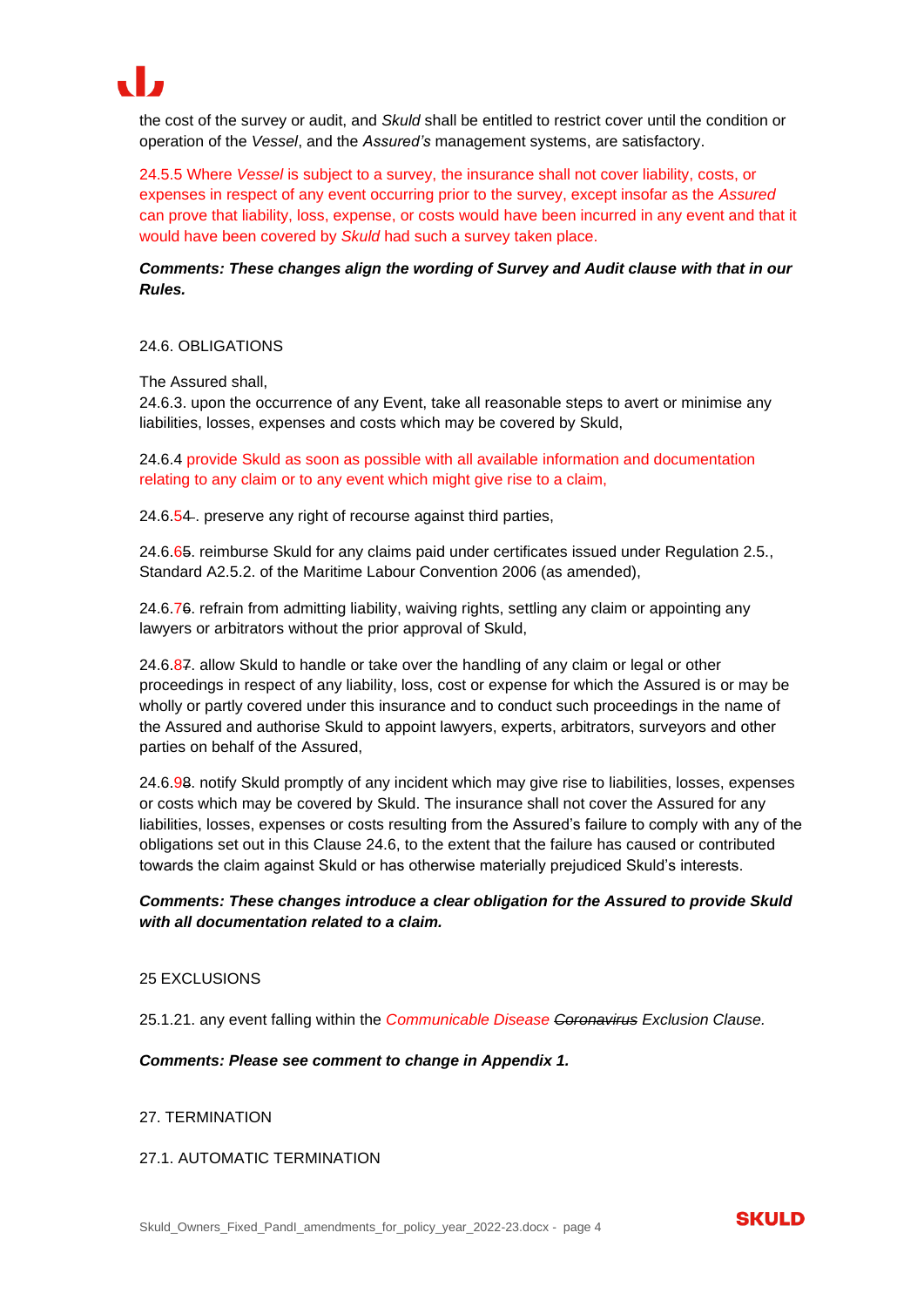

Unless Skuld agrees otherwise, the insurance cover shall terminate automatically without notice immediately where;

27.1.7 the *Vessel* having been engaged or engaging in any activity whatsoever that may expose *Skuld* to the risk of being or becoming subject to any applicable sanction, prohibition, or adverse action in any form whatsoever by any State, international organisation or competent authority. The cessation of cover will take effect from the date of the commencement of the aforementioned activity.

Notwithstanding the provisions of 27.1.7 above, where cover ceases or the entry is terminated, *Skuld* may nevertheless, in its absolute discretion, reinstate the cover with effect from such time as it considers appropriate.

*Comments: This change will allow Skuld to terminate the policy immediately where the vessel's activity may expose Skuld to sanctions. This amendment also aligns this clause with that in our Rules.*

# 27.2. TERMINATION BY NOTICE

27.2.2. Skuld may terminate the insurance cover by giving;

e) notwithstanding and without prejudice to provisions of 27.1.7, on such notice in writing as Skuld may decide, where, in the opinion of Skuld, the Assured has exposed or may expose Skuld to the risk of being or becoming subject to a sanction, prohibition, restriction or other adverse action by a state or international organisation or competent authority.

# *Comments: We refer to change in Clause 27.1.7 above. This amendment will protect the right of termination and cessation as alternatives to each other where Skuld may be exposed to sanctions.*

#### 36. SET OFF

*Skuld* shall be entitled to set off any amount due from the *Assured* against any amount due to the *Assured* or *Co-Assureds.*

# *Comments: This amendment extends Skuld's right to set-off any outstanding amounts to co-assureds and also aligns it with the provision in Rules.*

Appendix 1 Definitions 

#### *Communicable Disease Coronavirus Exclusion Clause*

1. Any and all liabilities, losses, damages, costs and expenses in excess of USD10,000,000 for one event directly arising from any transmission or alleged transmission of the Declared Communicable Disease in the event that the World Health Organization ('WHO') has determined an outbreak of a Communicable Disease to be a Public Health Emergency of International Concern (a 'Declared Communicable Disease') are excluded.

This exclusion in paragraph 1 above will not apply to any liability otherwise covered, where the liability directly arises from an identified instance of a transmission of a Declared Communicable Disease and where the Assured proves that identified instance of a transmission took place before the date of determination by the WHO of the Declared Communicable Disease.